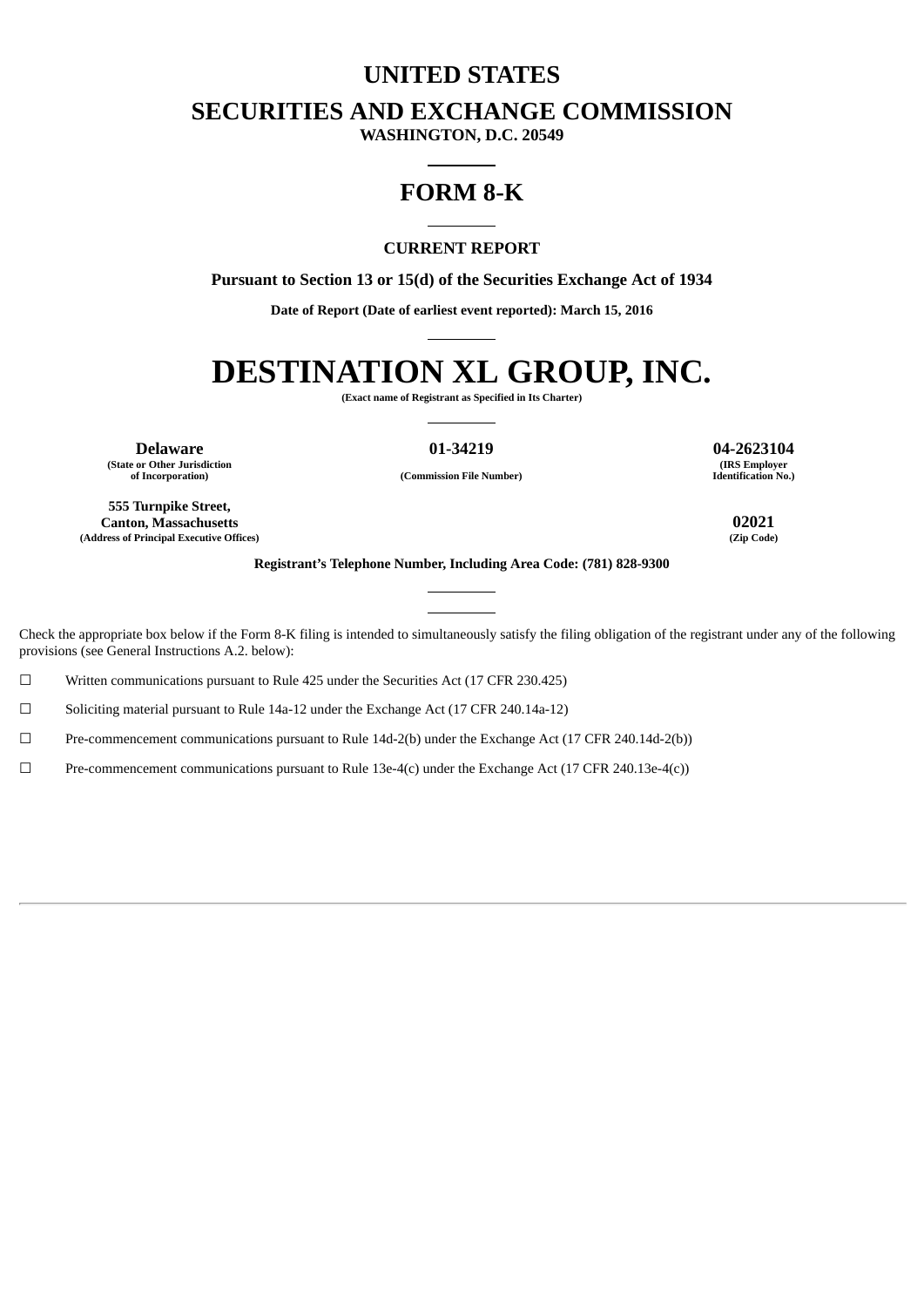### **ITEM 5.02 Departure of Directors or Certain Officers; Election of Directors; Appointment of Certain Officers; Compensatory Arrangements of Certain Officers.**

#### Compensatory Arrangements of Certain Officers

On March 15, 2016, the Compensation Committee of Destination XL Group, Inc. (the "Company") approved the Destination XL Group, Inc. Long-Term Incentive Plan (the "LTIP"), pursuant to which the Company's executives (which includes its Named Executive Officers) and certain other members of management are eligible to participate. The new LTIP succeeds the Company's current 2013-2016 Long-Term Incentive Plan ("2013-2016 LTIP") and its 2016 Destination XL Group, Inc. Long-Term Incentive Wrap-Around Plan ("Wrap-Around Plan," and together with the 2013-2016 LTIP the "Existing Plans"), both of which will expire at the end of fiscal 2016.

The Existing Plans were primarily established to help retain the Company's management team during its initial transition to its DXL store format, while tying any reward earned to the achievement of this long-term objective. As the Company continues with the DXL concept beyond the initial implementation/roll-out phase, the Compensation Committee has adopted the new LTIP to continue to align the Company with the best practices of similar long-term incentive plans of its peers. The new LTIP will continue to support the Company's ongoing efforts to attract, retain and develop exceptional talent and enable it to provide incentives directly linked to the Company's short and long-term objectives as well as increased shareholder value.

Under the terms of the new LTIP, each year the Compensation Committee will establish performance targets which will cover a two-year period performance period (each a "Performance Period"), thereby creating overlapping Performance Periods. Each participant in the plan will be entitled to receive an award based on that participant's "Target Cash Value" which is defined as the participant's annual base salary (on the participant's effective date) multiplied by his or her long-term incentive program percentage, which is 100% for the Company's Chief Executive Officer, 70% for its senior executives and 25% for other participants in the plan. Because of the overlapping two-year Performance Period, the Target Cash Value for any award is based on one year of annual salary, as opposed to two years to avoid overlapping awards in any given fiscal year.

For each participant, 50% of the Target Cash Value is subject to time-based vesting and 50% is subject to performance-based vesting. The time-vested portion of the award will vest in two installments with 50% of the time-vested portion vesting on April 1 following the fiscal year end which marks the end of the applicable Performance Period and 50% vesting on April 1 the succeeding year. The performance-based vesting is subject to the achievement of the performance target(s) for the applicable Performance Period. Any performance award granted will vest on August 31 following the end of the applicable Performance Period.

<sup>2</sup>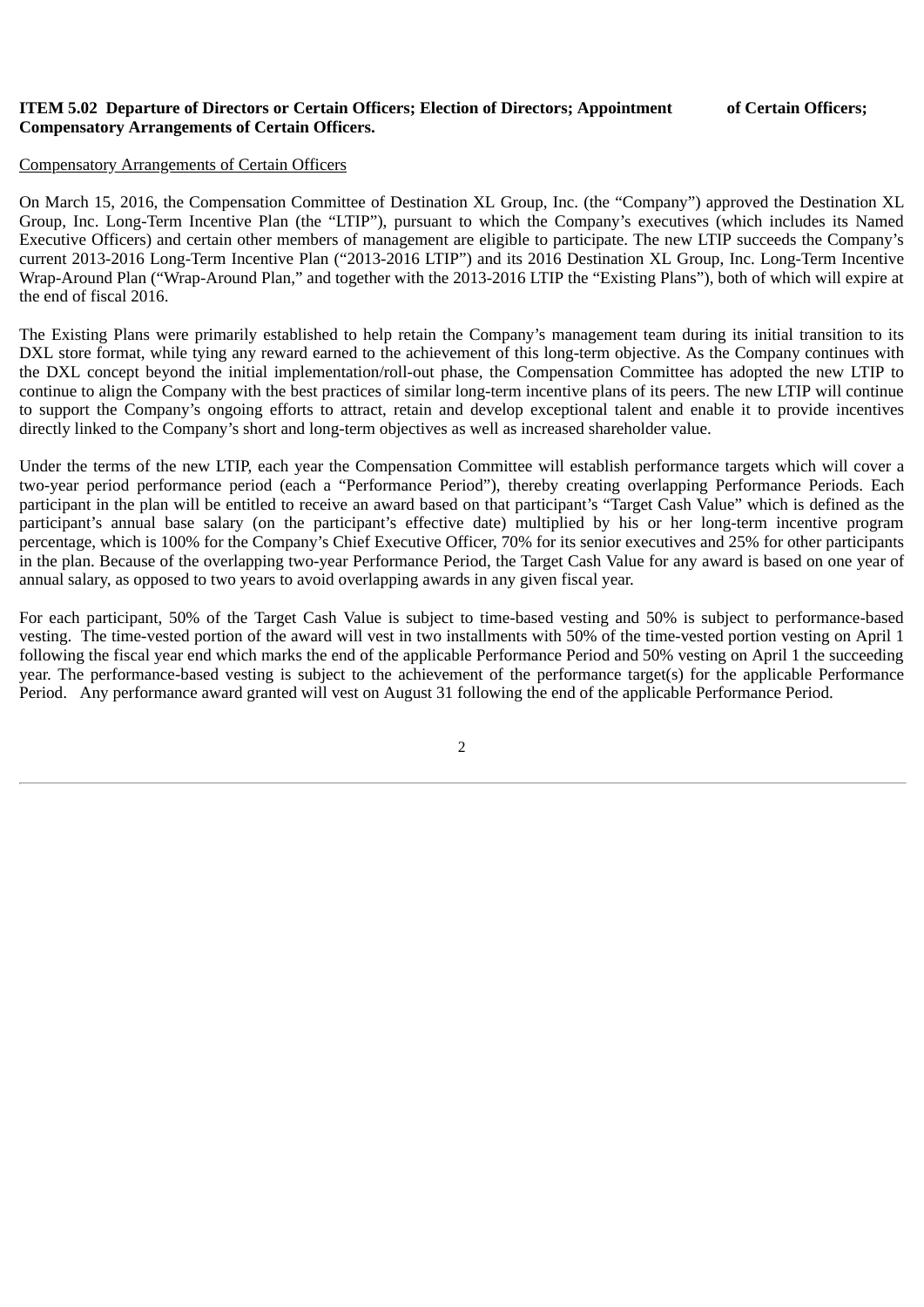The Compensation Committee also established two performance targets for the fiscal 2016-2017 Performance Period under the new LTIP, each weighted 50%:

- · EBITDA for fiscal 2017, defined as earnings before interest, taxes, depreciation and amortization. (minimum threshold 85% of target; maximum award 115% of target)
- DXL Comparable Store Marginal Cash-Over-Cash Return, defined as the aggregate of each comparable DXL store's four-wall cash flow for fiscal 2017 divided by the aggregate capital investment, net of any tenant allowance, for each comparable DXL store. (minimum threshold 92% of target; maximum award 108% of target)

The foregoing description of the LTIP is qualified in its entirety by reference to the full text of the plan, which is filed herewith as Exhibit 10.1 and incorporated herein by this reference.

### **ITEM 9.01 Financial Statements and Exhibits.**

(d) Exhibits<br>Exhibit No. De Description 10.1 Destination XL Group, Inc. Long-Term Incentive Plan

3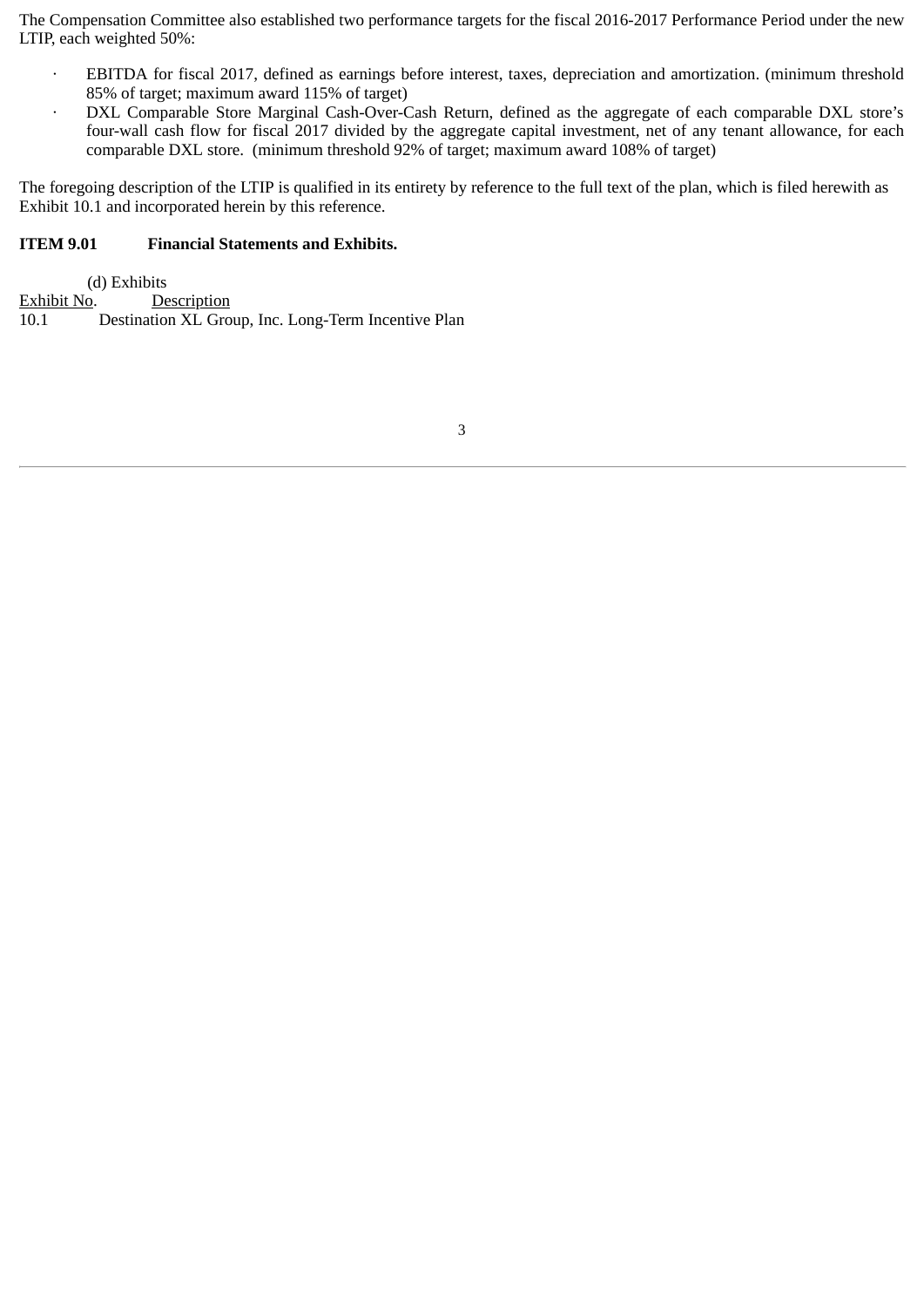### **SIGNATURES**

Pursuant to the requirements of the Securities Exchange Act of 1934, the registrant has duly caused this report to be signed on its behalf by the undersigned hereunto duly authorized.

### DESTINATION XL GROUP, INC.

Date: March 21, 2016 **By:** By: /s/ Robert S. Molloy

**Robert S. Molloy Senior Vice President, General Counsel and Secretary**

4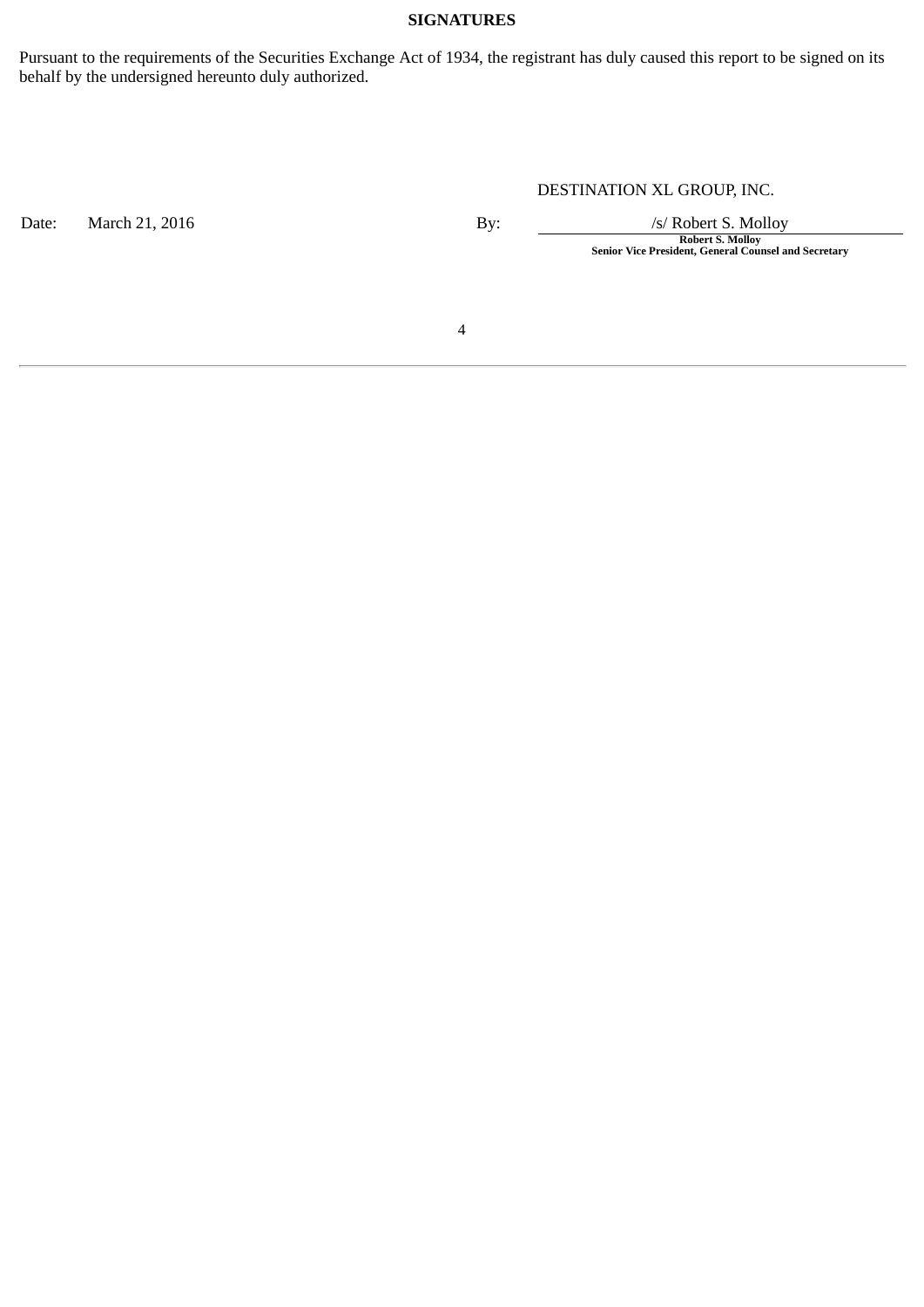### Exhibit List

Exhibit No. Description 10.1 Destination XL Group, Inc. Long-Term Incentive Plan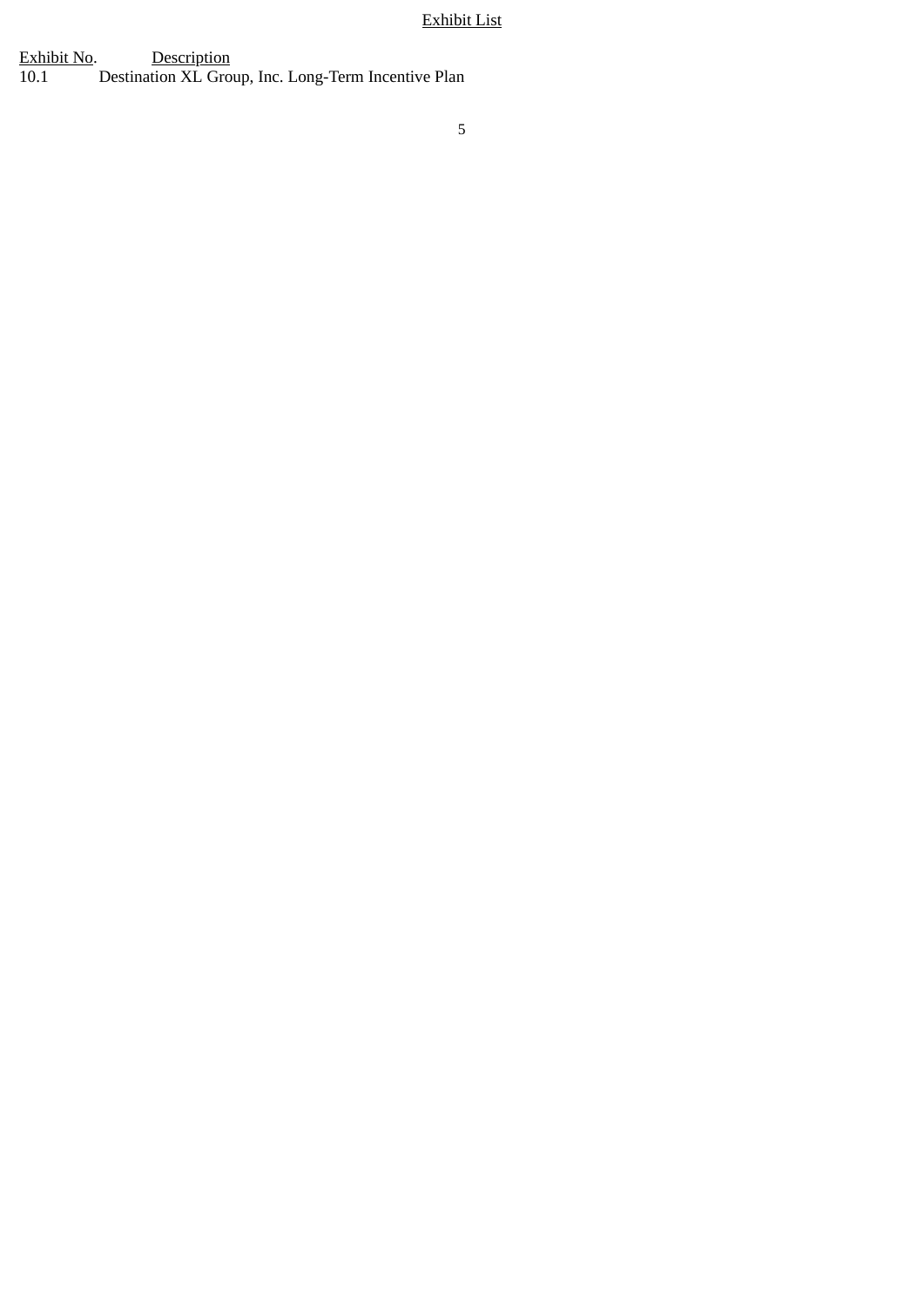#### **DXL GROUP Destination XL Group, Inc. Long-Term Incentive Plan**

Establishment and Purpose. Destination XL Group, Inc., f/k/a Casual Male Retail Group, Inc. (the "Company") established a longterm incentive plan named the 2008 Casual Male Retail Group, Inc. Long-Term Incentive Plan. Effective May 3, 2010, the 2008 Casual Male Retail Group, Inc. Long-Term Incentive Plan was amended and restated in its entirety. The Casual Male Retail Group, Inc. Long-Term Incentive Plan was terminated (excluding payouts of awards which were already granted, but not yet vested) and was superseded by the 2013-2016 Destination XL Group, Inc. Long-Term Incentive Plan (the "2013-2016 Plan"), which was designed for the specific purpose of retaining and rewarding the efforts required to transition the Company to the Destination XL concept during that plan's period. Thereafter, the Company adopted the 2016 Destination XL Group, Inc. Long-Term Incentive Wrap-Around Plan (the "Wrap-Around Plan") after it was determined that the Board's shift in strategy for DXL rollout was necessary to preserve liquidity. The Wrap-Around Plan is triggered only if the Company does not meet the Applicable Performance Target, as defined in the 2013-2016 Plan. This Destination XL Group, Inc. Long-Term Incentive Plan (the "Plan") is hereby adopted for the purpose of supporting the Company's ongoing efforts to attract, retain and develop exceptional talent and enable the Company to provide incentives directly linked to the Company's short and long-term objectives and increases in shareholder value.

2. *Definitions.* When used herein, the following capitalized terms shall have the meanings assigned to them, unless the context clearly indicates otherwise. Capitalized terms used herein and not defined shall have the meanings assigned to them in the Incentive Compensation Plan, as defined below.

(a) *Affiliate* means any entity that controls, is controlled by, or is under common control with, the Company.

(b) *Applicable Performance Target* means the Performance Target(s) selected by the Committee of the Board to be met during a Performance Period pursuant to the Plan.

(c) *Award* means an award under the Plan that is payable in the form of Cash, Options, Restricted Stock or other form of Award available under the Company's Incentive Compensation Plan, pursuant to the terms and conditions set forth in this Plan.

(d) *Black-Scholes Value* means the value of an Option as of the date of the valuation calculated utilizing the same formula and assumptions as the Company utilized for the purpose of valuing outstanding options in its most recently (meaning at the time of the valuation) prepared audited annual financial statement.

- (e) *Board* means the Board of Directors of the Company.
- (f) *Cash* means U.S. dollars.
- (g) *Committee* means the Compensation Committee of the Board.

 $[1]$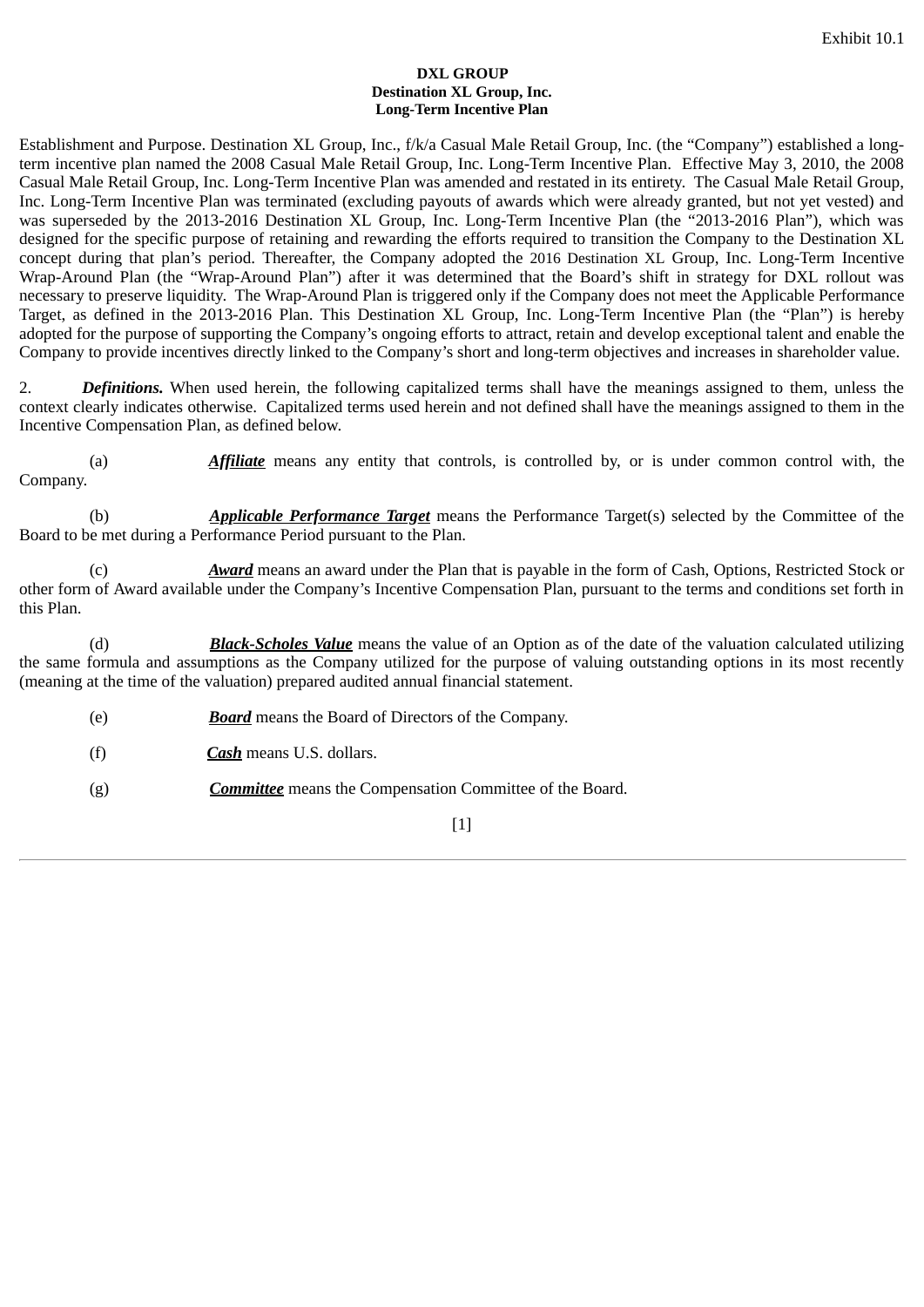(h) *Effective Date* means the date on which the metrics for a Performance Period have been finally approved by the Committee, or such later date as shall be designated by the Committee.

(i) *Effective Date of Participation* means the date on which a Participant became a Participant in the Plan with respect to a Performance Period.

- (j) *Fiscal Quarter* means each fiscal quarter that ends within a fiscal year of the Company.
- (k) *FYE* means the last day of each fiscal year of the Company.

(l) *Gain* means (i) to the extent that the Award was satisfied with a grant of Options, the amount by which the Fair Market Value per share of the Shares underlying such Option as of the date on which the Participant exercised the Option exceeded the exercise price of the Option; (ii) to the extent that the Award was satisfied by the grant of Restricted Stock that became vested, the Fair Market Value of those vested Shares on the earlier of the date on which the Participant incurred a Termination of Employment or the date on which the Participant sold those Shares; (iii) to the extent that the Award was satisfied in Cash, the amount of Cash paid to satisfy the Award; or (iv) to the extent that the Award is satisfied in some other form, the value of the amount used to satisfy the Award (as determined by the Committee).

(m) *Good Reason* means the same definition of Good Reason, or any substantially similar term, in the Participant's employment agreement with the Company, if any, that is in effect at the time the determination is being made. If the Participant does not have an employment agreement with the Company at that time, or there is no definition of Good Reason, or any substantially similar term, in the Participant's employment agreement at that time, or the Committee determines, in its sole and absolute discretion, that the right to any payment or benefit under this Plan pursuant to a Termination of Employment by a Participant for Good Reason would not be treated as a right to a payment or benefit pursuant to an involuntary separation from service for purposes of Section 409A (as defined in Section 16(a) of this Plan) if the definition of Good Reason, or any substantially similar term, in the Participant's employment agreement at that time is applied to the Participant's Termination of Employment, then Good Reason means the occurrence of any of the following in the absence of Justifiable Cause by the Company: (i) a material diminution in the Participant's base salary, unless such material diminution in the Participant's base salary is made pursuant to a reduction in base salary that affects all similarly situated employees in a similar manner and is made at least six months prior to a Change in Control, in which case such material diminution in the Participant's base salary shall not constitute Good Reason; (ii) a material change in the geographic location at which the Participant must perform his or her job functions to which the Participant does not agree; or (iii) solely in the case of a Section 16 Officer, a material diminution in the Participant's authority, duties, or responsibilities. For purposes of this Plan, Good Reason shall not be deemed to exist unless the Termination of Employment by a Participant for Good Reason occurs within 180 days following the initial existence of one of the conditions specified in clauses (i) through (iii) above, the Participant provides the Company with written notice of the existence of such condition within 90 days after the initial existence of the condition, and the Company fails to remedy the condition within 30 days after its receipt of such notice.

[2]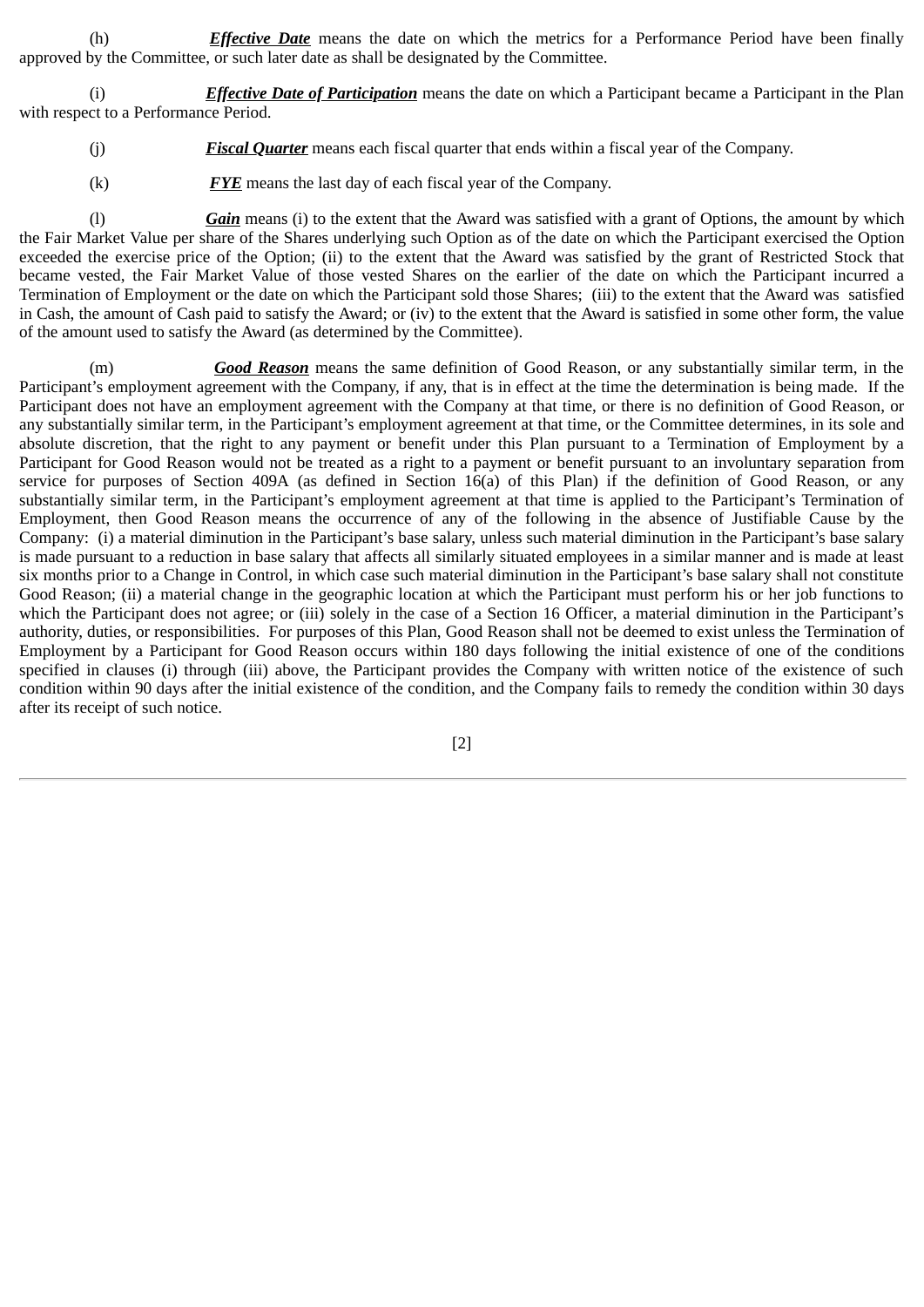(n) *Grant Date* means the date on which an Award is granted to a Participant under the Plan, or such later date as shall be determined by the Committee.

(o) *Incentive Compensation Plan* means the Company's 2006 Incentive Compensation Plan, as amended and restated effective August 1, 2013, or any shareholder-approved successor plan to the Company's 2006 Incentive Compensation Plan.

(p) *Justifiable Cause* means the same definition as used in the Participant's employment agreement, if any, that is in effect at the time the determination is being made. If the Participant does not have an employment agreement at that time, or there is no definition of Justifiable Cause, or any substantially similar term, in the Participant's employment agreement at that time, then Justifiable Cause means any material failure by the Participant in performing his or her necessary job functions; any breach of any material written policies, rules or regulations which have been adopted by the Company; the Participant's performance of any act or failure to act, as to which if the Participant were prosecuted and convicted, a crime or offense involving money or property of the Company or its Subsidiaries or Affiliates, or a crime or offense constituting a felony in the jurisdiction involved, would have occurred; the Participant's embezzlement of funds or assets of the Company or any of its Subsidiaries or Affiliates; the Participant's conviction of, plea of guilty to, or plea of nolo contendere to any felony; the Participant's unauthorized disclosure to any person, firm or corporation of any confidential information of the Company or any of its Subsidiaries or Affiliates; the Participant's usurpation of a corporate opportunity of the Company or any of its Subsidiaries or Affiliates; or the Participant's engaging in any business other than the business of the Company or its Subsidiaries or Affiliates which materially interferes with the performance of his or her duties.

(q) *Operating Margin* for any period means the Company's operating income, as reported on the Company's consolidated financial statements for that period, divided by Sales for that period.

(r) *Performance-Vesting Benefit Amount* has the meaning given to that term in Section 7(b) hereof.

(s) *Performance Period* means each two-year fiscal period which begins on the first day of the fiscal year in which an Effective Date occurs and ends at FYE of the following fiscal year. For example, if the Effective Date is March 15, 2016, the Performance Period would be January 31, 2016 to February 3, 2018.

(t) *Performance Target* means any one or more of the following business criteria for the Company, on a consolidated basis, and/or for Related Entities, or for business or geographical units of the Company and/or a Related Entity (except with respect to the total shareholder return and earnings per share criteria), shall be used by the Committee in establishing performance goals for such Awards: (1) earnings per share; (2) Sales or margins; (3) cash flow; (4) Operating Margin; (5) return on net assets, investment, capital, or equity; (6) economic value added; (7) net income; pretax earnings; earnings before interest and taxes; earnings before interest, taxes, depreciation and amortization; earnings after interest expense and before extraordinary or special items; operating income; income before interest income or expense, unusual items and income taxes, local, state or federal and excluding budgeted and actual bonuses which might be paid under any ongoing bonus plans of the Company; (8) working capital; (9) management of fixed costs or variable costs; (10) identification or consummation of investment opportunities or completion of specified projects in accordance

[3]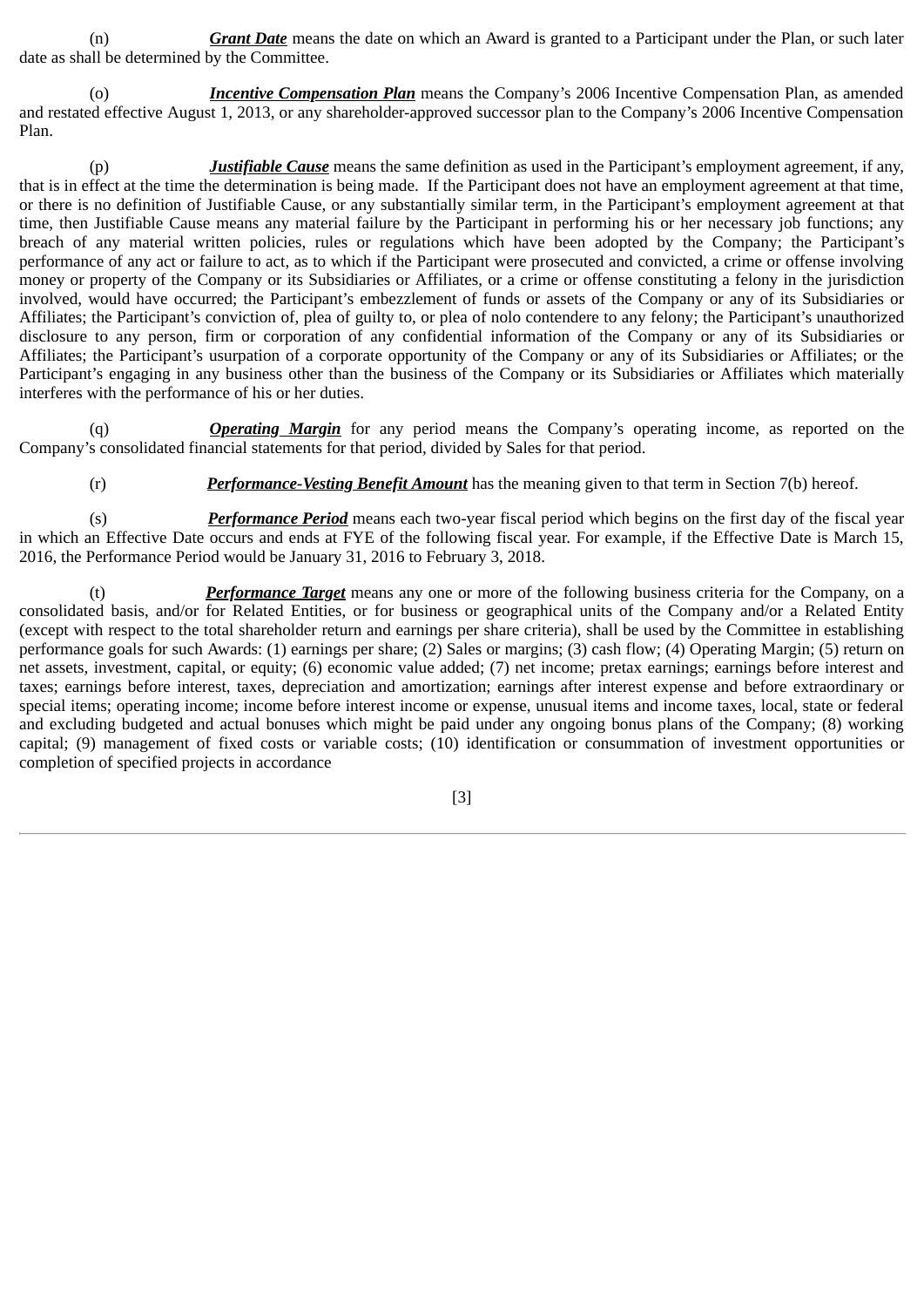with corporate business plans, including, but not limited to, strategic mergers, acquisitions or divestitures; (11) total shareholder return; and (12) debt reduction. Any of the above goals may be determined on an absolute or relative basis or as compared to the performance of a published or special index deemed applicable by the Committee including, but not limited to, the Standard & Poor's 500 Stock Index or a group of companies that are comparable to the Company. As set forth in Section 3, the Committee may establish threshold, target and maximum goals for each Performance Target. Except as otherwise specified by the Committee at the time the goals are set, the Committee shall exclude the impact of: (i) restructurings, discontinued operations, extraordinary items, and other unusual or non-recurring charges, (ii) an event either not directly related to the operations of the Company or not within the reasonable control of the Company's management, (iii) a change in accounting standards required by generally accepted accounting principles, or (iv) any other item or event specified by the Committee at the time the goals are set.

(u) *Plan* means this Destination XL Group, Inc. Long-Term Incentive Plan, as it may be amended from time to time.

(v) *Projected Benefit Amount* has the meaning given to that term in Section 5 hereof.

(w) *Pro-Rata Vesting Percentage* means the percentage that (1) the number of days from the Participant's Effective Date of Participation until the date of the Participant's Termination of Employment bears to (2) the number of days from the Participant's Effective Date of Participation until the end of the Performance Period. If the Participant receives more than one Award pursuant to Section 6(c) hereof, then the Pro-Rata Percentage shall be determined separately with respect to each separate Award based upon the particular Grant Date (which is to be treated as the Participant's Effective Date of Participation with respect to that Award) and Performance-Vesting Benefit Amount for each such Award.

(x) *Retirement* means the Termination of Employment of the Participant, other than by reason of the Participant's death or Disability and other than by the Company for Justifiable Cause or by the Participant for Good Reason, after the Participant has attained age 65 and completed at least 5 years of employment with the Company and its Subsidiaries and Affiliates.

(y) *Sales* for any period mean the sales of the Company consistent with the calculation as reported on the Company's consolidated financial statements for that period.

(z) *Section 16 Officer* means an officer of the Company who is subject to the requirements of Section 16 of the Securities and Exchange Act of 1934.

(aa) *Subsidiary* means any corporation or other entity in which the Company has a direct or indirect ownership interest of 50% or more of the total combined voting power of the then outstanding securities or interests of such corporation or other entity entitled to vote generally in the election of directors or in which the Company has the right to receive 50% or more of the distribution of profits or 50% or more of the assets on liquidation or dissolution.

(bb) *Target Cash Value* means the amount in U.S. dollars determined by: multiplying (i) the Participant's annual base salary in effect on the Participant's Effective Date of Participation by (ii) the long-term incentive program percentage designated in the Participant's executed employment agreement with the Company (or the percentage as

[4]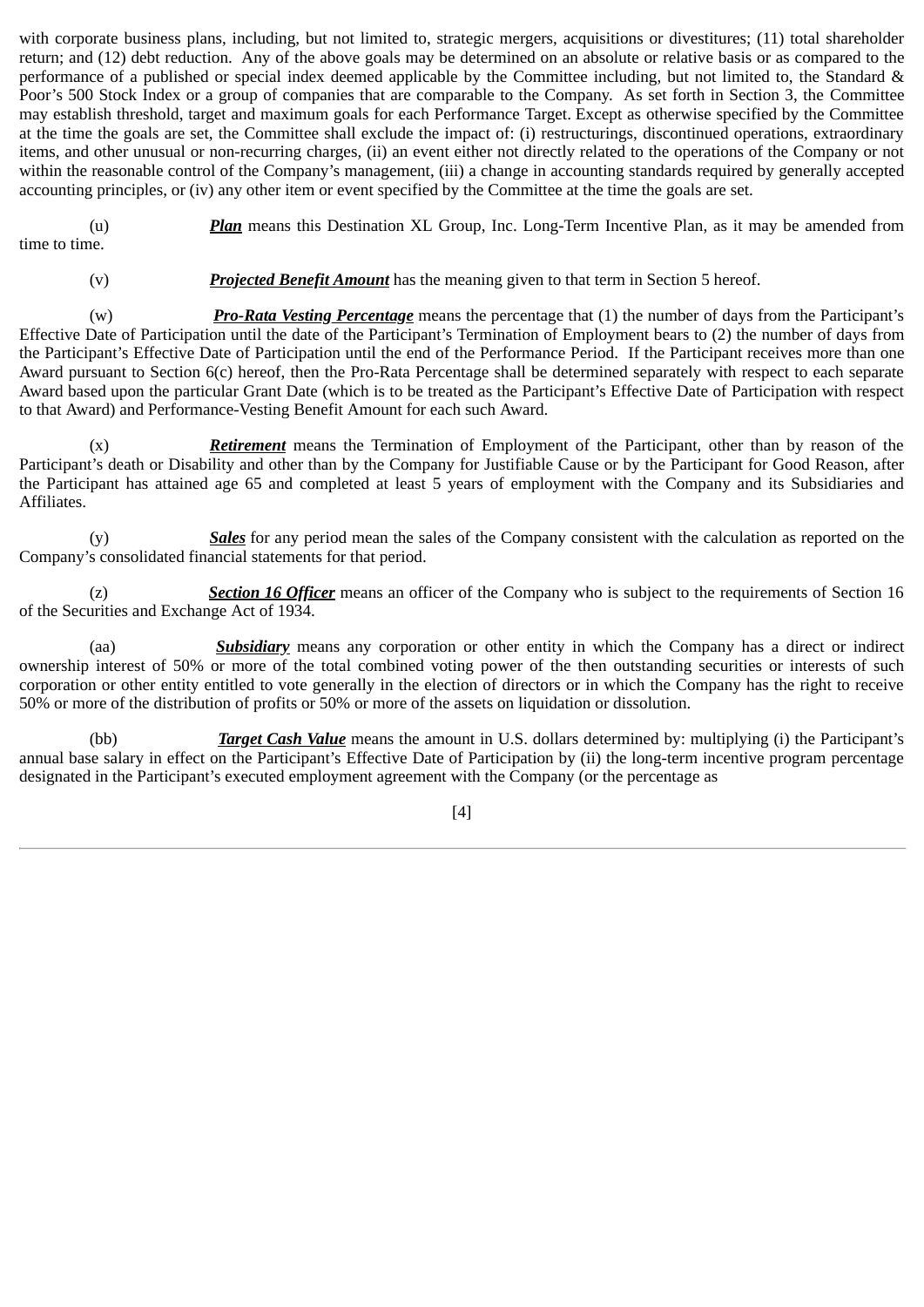otherwise designated in the Company's records) or such other amount as shall be determined by the Committee.

(cc) *Termination of Employment* means the termination of the Participant's employment with the Company and its Subsidiaries and Affiliates for any reason.

### (dd) *Time-Vesting Benefit Amount* has the meaning given to that term in Section 7(a) hereof.

3. *Establishment of Fiscal Year Applicable Performance Target and Awards.* Within 90 days after the start of each Performance Period, the Committee will establish the Performance Target(s) (in the aggregate, the Applicable Performance Target). The Committee may establish threshold, target and maximum goals for each Performance Target and the weight of each Performance Target may vary and may be dependent on achievement of another Performance Target. At that time, the Committee will establish whether Awards will be granted in Cash, form of equity (for example, Restricted Stock and/or Options), or a combination thereof.

4. *Eligibility.* The Committee shall designate those employees of the Company and its Subsidiaries and Affiliates who shall be eligible to become Participants in the Plan and the date during the Performance Period on which they shall become Participants. The initial Participants shall become Participants on the Effective Date for the Performance Period that begins January 31, 2016. Except as otherwise provided in Section 7(d) hereof, unless otherwise determined by the Committee, no portion of any Award shall become vested pursuant to Section 7 hereof, unless and until a Participant has completed at least 1 year of employment with the Company and its Subsidiaries and Affiliates.

5. *Amount of Benefit.* The benefit payable to a Participant pursuant to an Award under this Plan shall be equal to the sum of the vested portions, if any, of the Participant's Time-Vesting Benefit Amount and Performance-Vesting Benefit Amount. Those amounts shall be determined in accordance with Section 7 of this Plan, based upon the Participant's Target Cash Value for the Performance Period (or, in the case of an individual that becomes a Participant after the Effective Date of a Performance Period, an amount equal to the Target Cash Value for the Performance Period multiplied by a fraction, the numerator of which shall be the number of calendar days from the Participant's Effective Date of Participation to the end of the Performance Period and the denominator of which shall be the total number of days in Performance Period) (the "Projected Benefit Amount").

### 6. *Form of Payment.*

(a) *Grant of Time-Based Awards.* Upon a Participant's Effective Date of Participation, the Committee shall grant to the Participant the portion of the Award which will vest over time, without regard to performance (the "Time-Vesting Benefit Amount"). In the event all or a portion of the Award will be Restricted Stock, the number of shares to be granted will be determined by taking the dollar value of the Restricted Stock Award and dividing by the closing price of the Company's common stock on Grant Date. In the event all or a portion of the Award will be Options, then the number of options to be granted will be determined by taking the dollar value of the Stock Option Award and dividing by the Black-Scholes Value on the Grant Date, each with an exercise price equal to the closing price of the Company's common stock on the Grant Date.

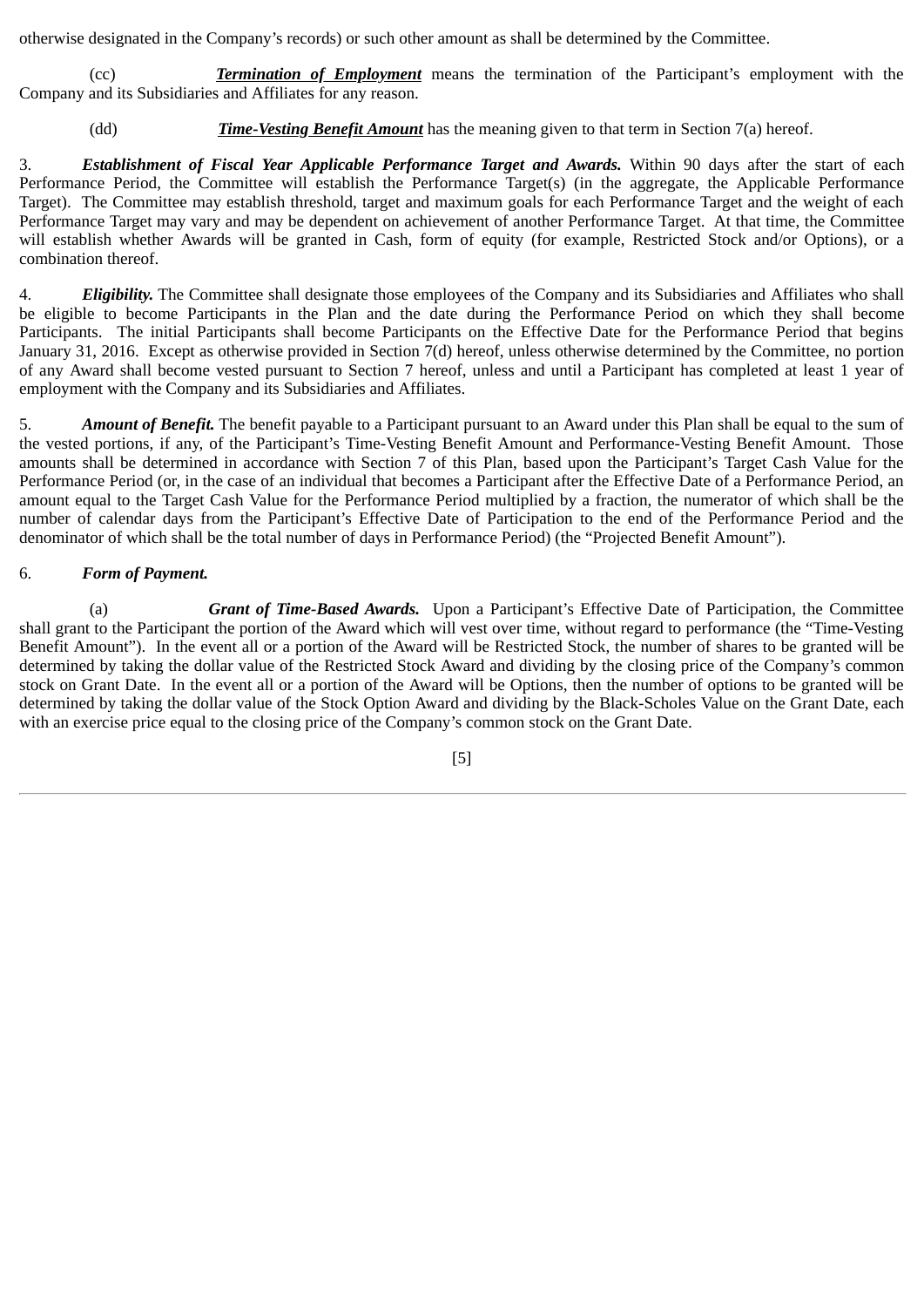(b) *Grant of Performance-Based Awards*. After completion of an audit of the Company's financial statements after the respective Performance Period ends and the Committee's review and approval that the Applicable Performance Targets were met, on the business day closest to April 1, the Committee shall grant to the Participant an Award equal to the Performance-Vesting Benefit Amount as calculated in Section 7(b). All grants of performance-based awards are subject to a postgrant vesting period, as set forth in Section 7(b). In the event all or a portion of the Award will be Restricted Stock, the number of shares to be granted will be determined by taking the dollar value of the Restricted Stock Award and dividing by the closing price of the Company's common stock on the Grant Date. In the event all or a portion of the Award will be Options, then the number of options to be granted will be determined by taking the dollar value of the Stock Option Award and dividing by the Black-Scholes Value on the Grant Date, each with an exercise price equal to the closing price of the Company's common stock on the Grant Date.

(c) *Additional Grants for Promotions.* If a Participant is promoted during the Performance Period and entitled to a higher long-term incentive program percentage as a result of such promotion, then the Committee shall grant the Participant an additional Award determined as if the Participant had become a Participant on the Grant Date of the additional Award, with the amount of the additional Award being equal to the excess, if any, of (i) Participant's Projected Benefit Amount determined as if the Participant had become a Participant on the Grant Date of the additional Award, over (ii) the Participant's original Projected Benefit Amount multiplied by a fraction, the numerator of which shall be equal to the total number of calendar days from the Grant Date of the additional Award to the last day of the Performance Period and the denominator of which shall be the total number of days from the Participant's Effective Date of Participation to the last day of the Performance Period. In the event that a Participant is promoted and entitled to a higher long-term incentive program percentage as a result of such promotion more than once during the Performance Period, each additional Award shall be determined by the Committee, in its sole and absolute discretion, under the principles set forth above in this Section 6(c).

(d) *Forms of Award Agreements.* The Restricted Stock and Options granted pursuant to the Plan shall be made pursuant to the forms of Restricted Stock Agreement and Stock Option Agreement, respectively, attached as Exhibits A and B hereto (with such modifications as the Committee may deem to be appropriate).

(e) *Payment of Cash.* The portion of any Projected Benefit Amount that vests and is payable in Cash shall be payable as soon as practicable after the date on which that portion of the benefit vests and, in the case of the Cash attributable to the Performance-Based Vesting Award, the Committee certifies in writing that the Applicable Performance Target has been met (but in either case, in no event more than 2 1/2 months after the end of the calendar year in which the portion of the Projected Benefit Amount vests).

(f) *If Insufficient Shares Available.* Notwithstanding the foregoing, if and to the extent that, at the time an Award is granted, the Company does not have a sufficient number of Shares remaining available for Awards under the Incentive Compensation Plan to issue such Award in the form of Restricted Stock and/or Options, or the Shares are available for Awards under the Incentive Compensation Plan subject to shareholder approval, and such approval is not obtained and the grant of Restricted Stock and/or Options therefore are cancelled, then such Award shall be settled in Cash to the extent of such insufficiency.

[6]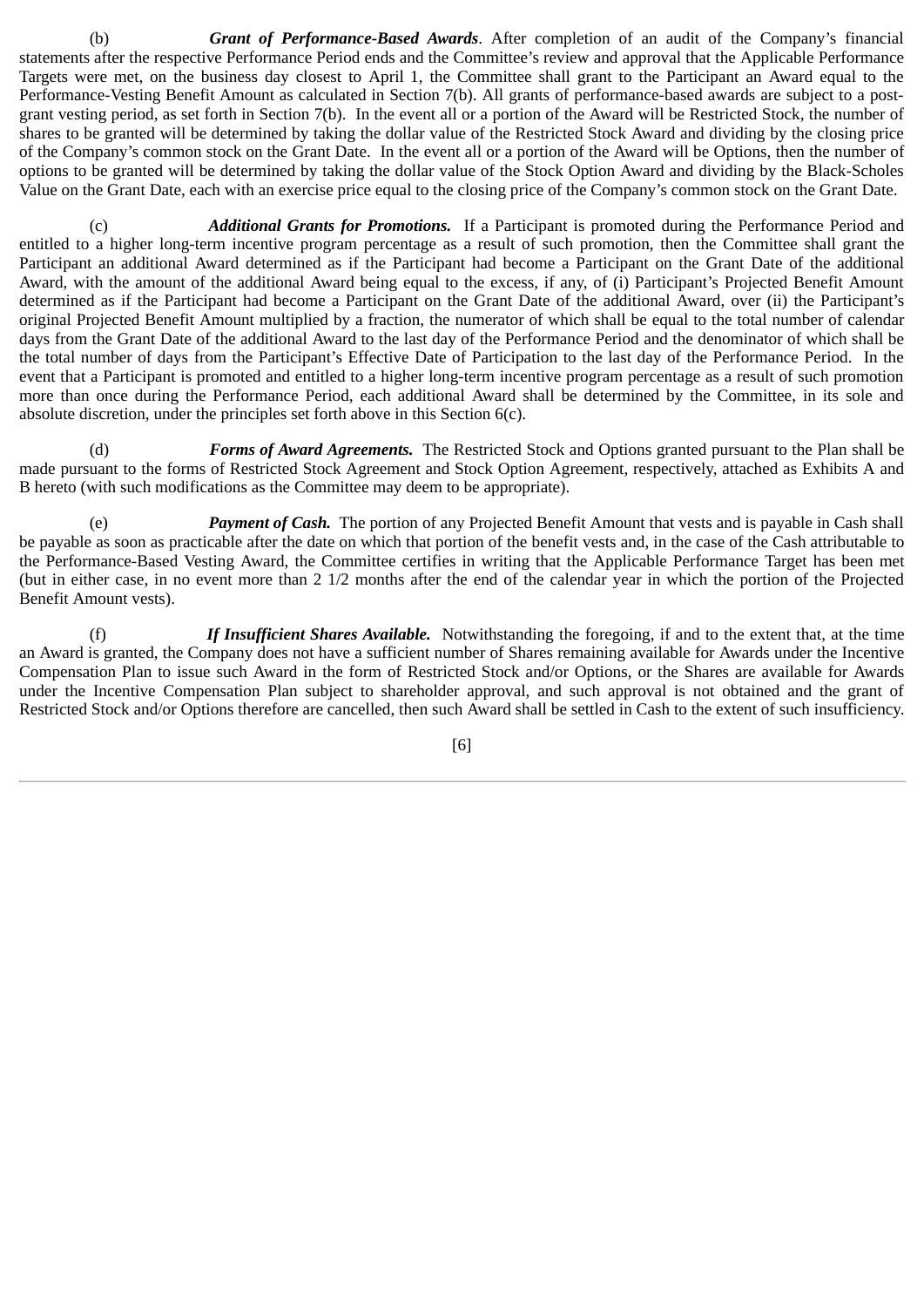### 7. *Vesting of Benefit.*

### (a) *Vesting of Time-Vesting Benefit Amount*:

(i) 50% of the Projected Benefit Amount shall vest according to the following vesting schedule (and is sometimes referred to as the "Time-Vesting Benefit Amount"), provided that the Participant does not have a Termination of Employment on or before the applicable vesting date:

| <b>Vesting Date</b>                                                                                         | Percentage of Time-Vesting Benefit Amount that Vests |
|-------------------------------------------------------------------------------------------------------------|------------------------------------------------------|
| April 1 following the FYE which marks the end of the                                                        | 50%                                                  |
| Performance Period                                                                                          |                                                      |
| April 1 in the succeeding year (meaning, of the fiscal year<br>following the end of the Performance Period) | 50%                                                  |

(ii) Notwithstanding the foregoing, if a Participant has a Termination of Employment during a Performance Period, then notwithstanding anything to the contrary in the Participant's employment agreement, if any:

(A) If such Termination of Employment is by reason of the Participant's death or Disability, then the Participant shall, upon such Termination of Employment, (x) become fully vested in any amount of Time-Vesting Benefit Amount from a prior completed Performance Period that had not yet vested or been paid and (y) become vested in the Pro-Rata Vesting Percentage of the Time-Vesting Benefit Amount during the current Performance Period(s) upon such Termination of Employment;

(B) If such Termination of Employment is by reason of the Participant's Retirement, then the Participant shall become vested in the Pro-Rata Vesting Percentage of the portion of the Time-Vesting Benefit Amount(s) that would have vested in the year of such Termination of Employment if the Participant had continued to be employed by the Company and its Subsidiaries until the last day of that fiscal year; and

(C) If such Termination of Employment is by reason of a termination by the Company without Justifiable Cause (and other than by reason of the Participant's Disability) or is by the Participant for Good Reason, then:

(1) for any completed Performance Period that has not yet vested or been paid, the Participant shall become fully vested in any Time-Vesting Benefit Amount; and

(2) for any Performance Period that is currently in its first year of the Performance Period, if such Termination of Employment occurs after the first 6 months of the Performance Period, the Participant shall become vested in the Pro-Rata Vesting Percentage of the Time-Vesting Benefit Amount of such Performance Period. If such Termination of Employment occurs in the first 6 months of a Performance Period, then the Participant shall forfeit the Time-Vesting Benefit Amount of such Performance Period; and

[7]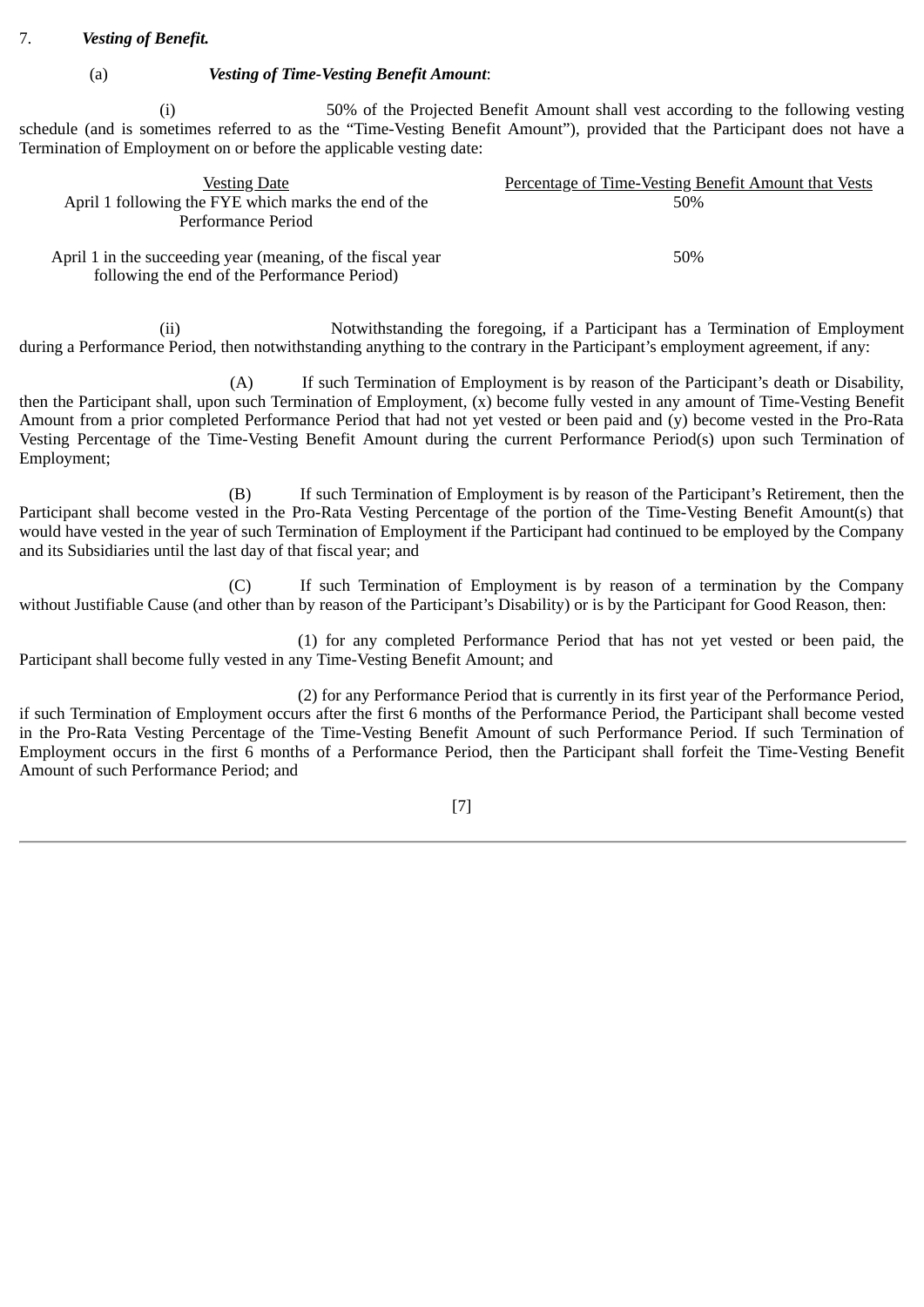(3) for any Performance Period that is currently in its second year of the Performance Period when such Termination of Employment occurs, the Participant shall become fully vested in the Time-Vesting Benefit Amount of such Performance Period.

(iii) In the event that a Participant has a Termination of Employment, and such Termination of Employment was for any reason other than (A) by the Company without Justifiable Cause, (B) by the Participant for Good Reason, or (C) by reason of the Participant's death, Disability or Retirement, then in addition to any other remedy that may be available to the Company in law or in equity, and/or pursuant to the provisions of the Participant's employment agreement, if any, the Participant also shall be required to pay to the Company, immediately upon written demand by the Committee or the Board, any Gains resulting from the grant, vesting, exercise or payment of any Award in the previous twelve months.

### (b) *Vesting of Performance-Vesting Benefit Amount*.

(i) 50% of the Projected Benefit Amount is subject to the achievement of the Applicable Performance Target. After the respective Performance Period ends and an audit of the Company's financial statements has been completed, the Committee will calculate the amount of the "Performance-Vesting Benefit Amount" for each Participant. The Performance-Vesting Benefit Amount will be determined by first calculating the portion of the Projected Benefit Amount attributable to each Performance Target and then adding those results together. To do so, the Committee will first multiply the 50% of the Projected Benefit Amount by the weight of each individual Performance Target and then by the percentage of target actually achieved for each Performance Target. If results for an individual Performance Target falls below the threshold established, there will be no Award with respect to the portion of the Projected Benefit Amount to which that Performance Target relates. The Performance-Vesting Benefit Amount shall vest on August 31 following the end of the applicable Performance Period if the Participant's employment continues through such August 31 and the Committee has reviewed and certified the extent to which such Applicable Performance Target for the Performance Period has been met.

For example, assume the Performance Targets were Goal A and Goal B and that each was weighted 50%, with a threshold payment at 80% of target and a maximum payout at 150% of target:

(a) if Goal A and Goal B are both less than 80% of their respective target, then no Award shall be made for the Performance-Vesting Benefit Amount;

(b) if Goal A is 100% of its target and Goal B is 100% of its target, and a Participant has a Projected Benefit Amount of \$140,000, then 50% of that amount, or \$70,000, would be subject to the achievement of the Applicable Performance Target, and the Performance-Vesting Benefit Amount would be \$70,000 (100% X \$70,000 X 50%) + (100% X \$70,000 X 50%); and

(c) if Goal A is 180% of its target and Goal B is 125% of its target, and a Participant has a Projected Benefit Amount of \$140,000, then 50% of that amount, or \$70,000, would be subject to the achievement of the Applicable Performance Target, and the Performance-Vesting Benefit Amount would be \$96,250 (150% (cap) X \$70,000 X 50%) + (125% X \$70,000 X 50%).

[8]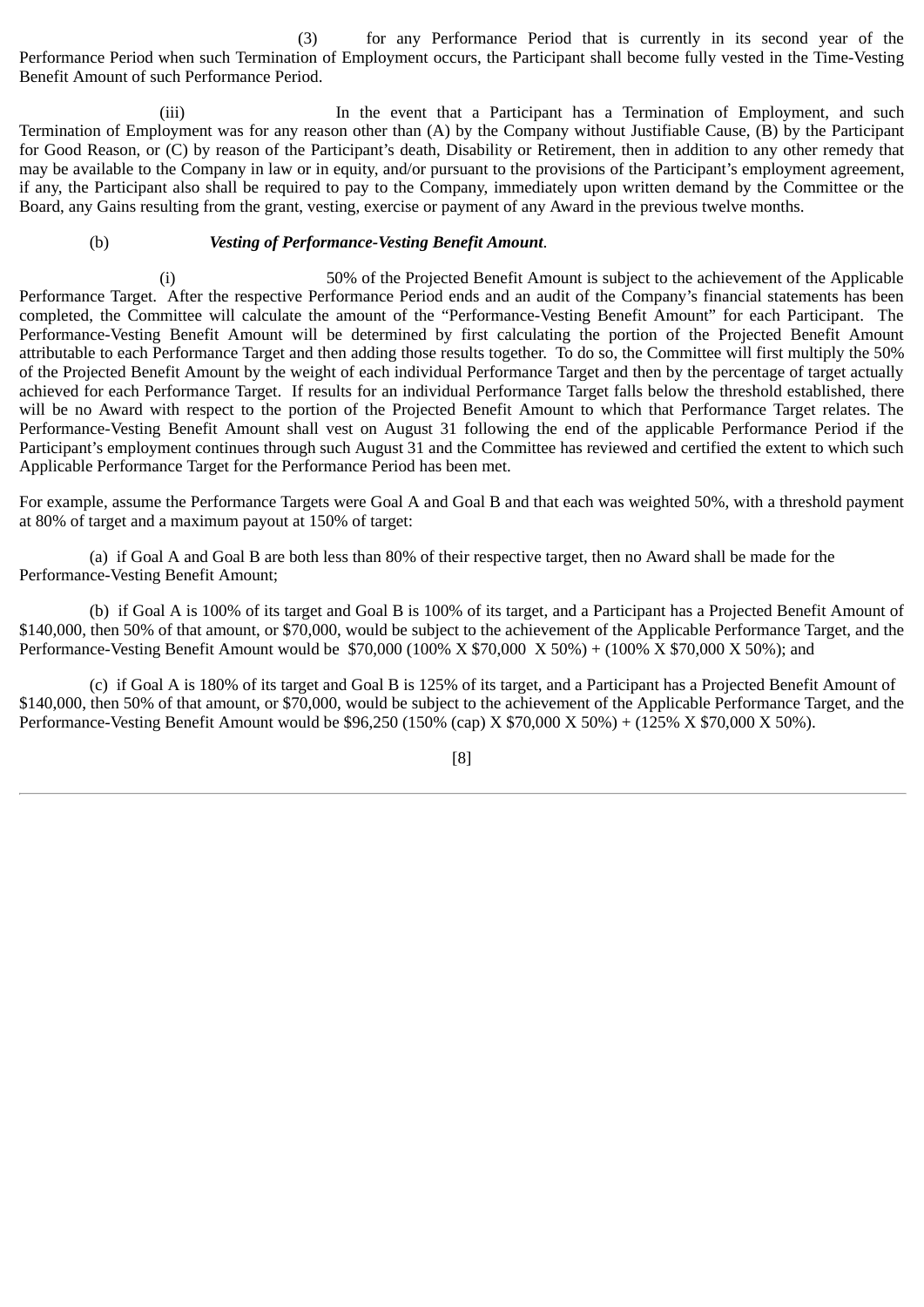(ii) Notwithstanding the foregoing, if a Participant has a Termination of Employment during a Performance Period, then notwithstanding anything to the contrary in the Participant's employment agreement, if any:

(A)If such Termination of Employment is by reason of the Participant's death or Disability, then the Participant shall, upon such Termination of Employment, (x) become fully vested in any amount of Performance-Vesting Benefit from a prior completed Performance Period that had not yet vested or been paid and (y) vested in the Pro-Rata Vesting Percentage of the Performance-Vesting Benefit Amount regardless of whether the Applicable Performance Target for the current Performance Period has been met.

(B) If such Termination of Employment is by reason of the Participant's Retirement, then the Participant shall (x) become fully vested in any amount of Performance-Vesting Benefit from a prior completed Performance Period that had not yet vested or been paid and (y) become vested in the Pro-Rata Vesting Percentage of the Performance-Vesting Benefit Amount if and when the Applicable Performance Target is met; and

(C) If such Termination of Employment is by reason of a termination by the Company without Justifiable Cause (and other than by reason of the Participant's Disability) or by the Participant for Good Reason, then:

(1) for any completed Performance Period that has not yet vested or been paid, the Participant shall become fully vested in any amount of Performance-Vesting Benefit Amount; and

(2) for any Performance Period that is currently in its first year of the Performance Period, if such Termination of Employment occurs after the first 6 months of the Performance Period, the Participant shall become vested in the Pro-Rata Vesting Percentage of the Performance-Based Vesting Benefit Amount for such Performance Period if and when the Applicable Performance Target has been met. If such Termination of Employment occurs in the first 6 months of a Performance Period, then the Participant shall forfeit the Performance-Vesting Benefit Amount for such Performance Period; and

(3) for any Performance Period that is currently in its second year of the Performance Period when such Termination of Employment occurs, the Participant shall become fully vested in the Performance-Vesting Benefit Amount for the current Performance Period if and when the Applicable Performance Target has been met.

(c) *Forfeitures*. Except as otherwise provided in Section 7(a)(ii) and 7(b)(ii) hereof, any portion of any Projected Benefit Amount that was not vested on the date on which the Participant incurs a Termination of Employment and that does not vest on account of the Participant's Termination of Employment shall automatically and without any further action by the Committee immediately be forfeited and become null and void. In the event that the Participant's Termination of Employment is by the Company for Justifiable Cause, then any portion of the Participant's Award that has not previously vested and been exercised (in the case of any Options), or paid (in the case of any amount payable in cash) shall automatically and without further action by the Committee immediately be forfeited and become null and void.

[9]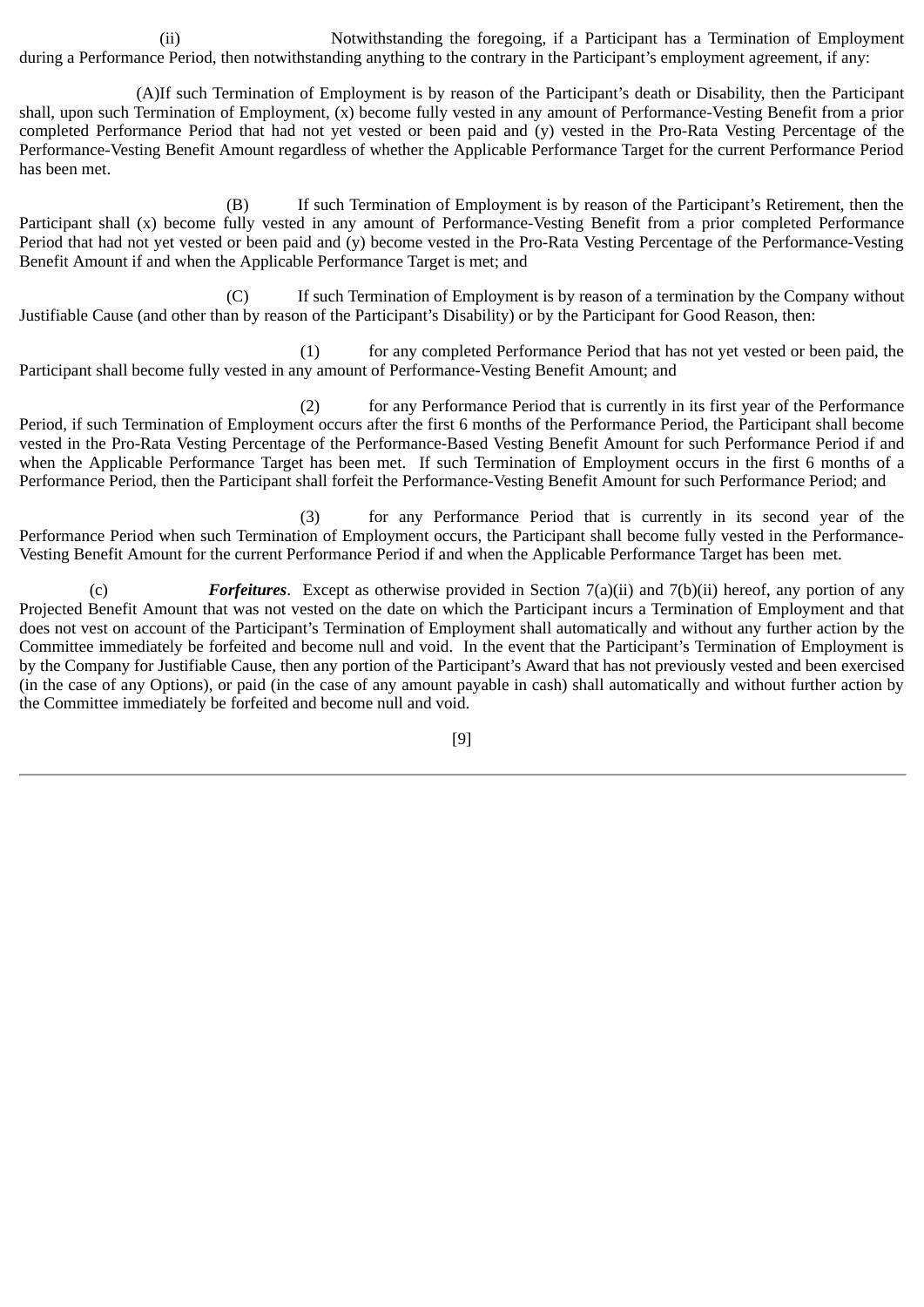(d) *Change in Control.* In the event of a Change in Control and within 6 months before or 18 months after the Change in Control, the Participant is terminated by the Company without Justifiable Cause or by the Participant for Good Reason, or there is a Termination of Employment because of the Participant's death or Disability, the following shall occur: (i) if the portion of the Participant's Award(s) that is time-based has not previously been vested or paid to the Participant and is not assumed by the acquirer or converted into a new award that is at least the equivalent of the outstanding award, then such portion shall immediately vest (in the case of Restricted Stock and Options) and the Cash payable as a result of such vesting shall be paid to the Participant, as soon as practicable (but in no event more than 5 business days) after the later of the Change in Control or the Participant's Termination of Employment; and (ii) if the portion of the Participant's Award(s) that is performance-based has not previously been vested or paid to the Participant, then the pro-rata portion for the time elapsed in the ongoing performance period(s), shall immediately vest (in the case of Restricted Stock and Options) and the Cash payable as a result of such vesting shall be paid to the Participant, as soon as practicable (but in no event more than 5 business days) after the later of the Change in Control or the Participant's Termination of Employment. Each Share of Restricted Stock that vests pursuant to this Section 7(d) shall be immediately redeemed by the Company (or its successor) for cash payable by the Company (or its successor) in an amount (the "Redemption Price Per Share") equal to, as applicable, (x) if the Shares have not been cancelled, exchanged or converted into other securities or property as a result of the Change in Control and are publicly-traded, the Fair Market Value of a Share on the date of the Participant's Termination of Employment, or (y) if the Shares have been cancelled, exchanged or converted into other securities or property as a result of the Change in Control, the greater of (i) the fair market value per Share of the consideration received pursuant to the Change in Control by the holders of Shares on the date of the Change in Control and (ii) if the consideration received by the holders of Shares pursuant to the Change in Control consisted, in whole or in part, of other securities which are publicly traded, the sum of (A) the fair market value of the number of such securities received for each Share pursuant to the Change in Control on the date of the Participant's Termination of Employment and (B) the fair market value of any other consideration received for each Share pursuant to the Change of Control. Each Option that vests pursuant to this Section 7(d) shall be immediately cancelled in exchange for cash payable by the Company for each Share subject to the cancelled Option equal to the amount, if any, by which the Redemption Price Per Share exceeds the exercise price per Share of the Option.

#### 8. *Administration.*

(a) *Authority of the Committee.* The Plan shall be administered by the Committee. The Committee shall have full and final authority, subject to and consistent with the provisions of the Plan, to select persons to become Participants, grant Awards, determine the amount of any Participant's Award and all other matters relating to Awards, prescribe rules and regulations for the administration of the Plan, construe and interpret the Plan and correct defects, supply omissions or reconcile inconsistencies therein, and to make all other decisions and determinations as the Committee may deem necessary or advisable for the administration of the Plan. In exercising any discretion granted to the Committee under the Plan or pursuant to any Award, the Committee shall not be required to follow past practices, act in a manner consistent with past practices, or treat any Participant in a manner consistent with the treatment of any other Participants. Decisions of the Committee shall be final, conclusive and binding on all persons or entities, including the Company, any Subsidiary, any Affiliate or any Participant or Beneficiary.

[10]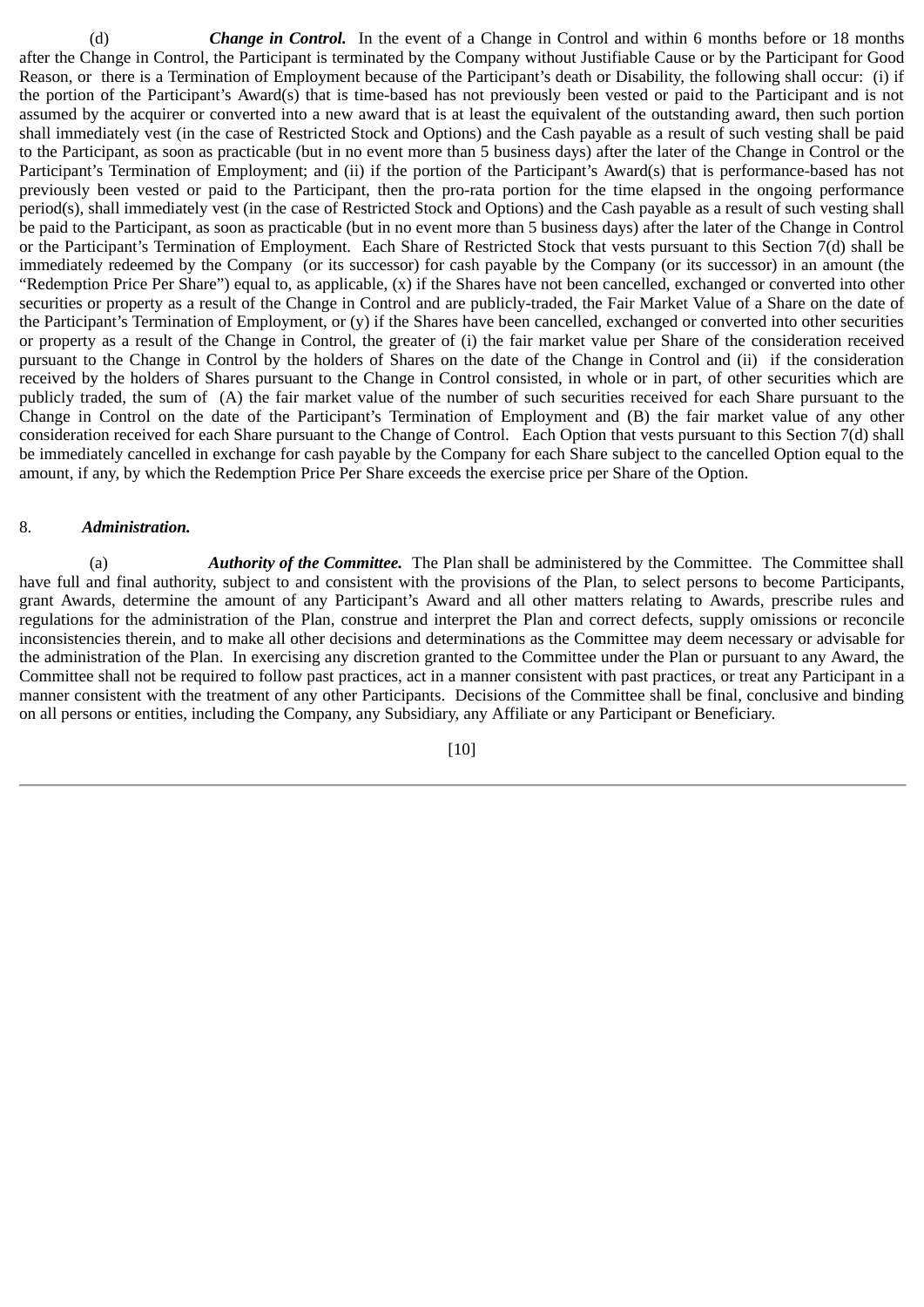(b) *Manner of Exercise of Committee Authority.* The Committee may delegate to members of the Board, or officers or managers of the Company or any Subsidiary, or committees thereof, the authority, subject to such terms and limitations as the Committee shall determine, to perform such functions, including administrative functions as the Committee may determine to the extent that such delegation will not result in the loss of an exemption under Rule 16b-3(d)(1) for Awards granted to Participants subject to Section 16 of the Securities and Exchange Act of 1934, as amended, in respect of the Company and will not cause Awards intended to qualify as "performance-based compensation" under Code Section 162(m) to fail to so qualify. It is the Committee's intention that the Performance-Based Vesting Awards shall qualify as performance-based compensation that shall be exempt from the deduction limitations under Section 162(m) of the Code, and that they therefore be granted under and be subject to the applicable sections of the Company's Incentive Compensation Plan relating to awards intended to satisfy the Section 162(m) requirements (including the limitations on the amount of such awards that have been approved by shareholders). The Committee may appoint agents to assist it in administering the Plan.

(c) *Limitation of Liability.* The Committee, and each member thereof, shall be entitled to, in good faith, rely or act upon any report or other information furnished to him or her by any officer or employee, the Company's independent auditors, consultants or any other agents assisting in the administration of the Plan. Members of the Committee, and any other member of the Board and any officer or employee acting at the direction or on behalf of the Committee, shall not be personally liable for any action or determination taken or made in good faith with respect to the Plan, and shall, to the extent permitted by law, be fully indemnified and protected by the Company with respect to any such action or determination.

(d) *No Claim for Benefits Required.* Benefits due and owing to a Participant under the Plan shall be paid when due without any requirement that a claim for benefits be filed. However, any Participant who has not received the benefits to which Participant believes himself or herself entitled may file a written claim with the Committee, which shall act on the claim within thirty days. If a Participant's employment agreement conflicts with any provision of this Plan, the language of the Plan shall govern.

(e) *Payments to Beneficiary.* Any vested benefits payable to any Participant that have not been paid as of the date of the Participant's death, shall be paid to the Participant's Beneficiary.

9. *Awards Subject to Plans.* The Awards under this Plan, and the grants of Restricted Stock and Options pursuant to this Plan, are being granted pursuant to and in accordance with the terms and conditions of this Plan and the Incentive Compensation Plan, and the Award Agreements.

10. *No Acceleration of Benefits.* In no event shall the acceleration of the time or schedule of any payment under the Plan be permitted, except to the extent that such acceleration would not violate Section 409A of the Code and the Treasury Regulations and other applicable guidance issued thereunder.

11. *Amendment and Termination.* This Plan may be amended or terminated in any respect at any time by the Committee; provided, however, that no amendment or termination of the Plan shall be effective to reduce any benefits payable to a Participant that may accrue or vest under the terms of this Plan without the Participant's prior written consent. If and to the extent permitted without violating the requirements of Section 409A of the Code, the

[11]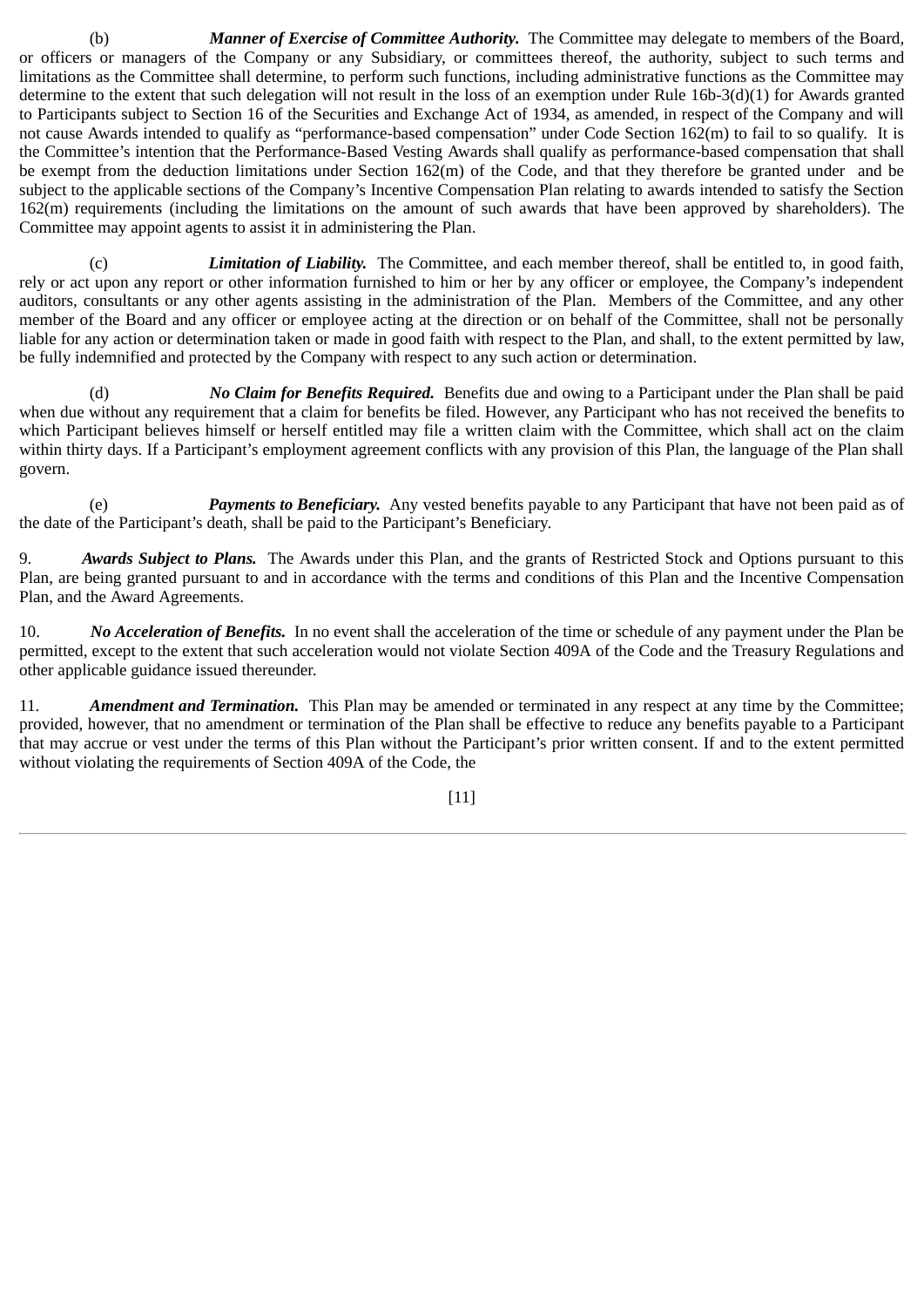Committee may require that the Awards of all Participants be distributed as soon as practicable after such termination. If and to the extent that the Committee does not accelerate the timing of distributions on account of the termination of the Plan pursuant to the preceding sentence, payment of any remaining benefits under the Plan shall be made at the same times and in the same manner as such distributions would have been made under the terms of the Plan, as in effect at the time the Plan is terminated*.*

12. *Unfunded Obligation.* The obligations of the Company to pay any benefits under the Plan shall be unfunded and unsecured, and any payments under the Plan shall be made from the general assets of the Company. Participants' rights under the Plan are not assignable or transferable except to the extent that such assignment or transfer is permitted under the terms of the Incentive Compensation Plan.

13. *Withholding.* The Participants and personal representatives shall bear any and all federal, state, local or other taxes imposed on benefits under the Plan. The Company may deduct from any distributions under the Plan the amount of any taxes required to be withheld from such distribution by any federal, state, local or foreign government, and may deduct from any compensation or other amounts payable to the Participant the amount of any taxes required to be withheld with respect to any other amounts under the Plan by any federal, state, local or foreign government.

14. *Applicable Law.* This Plan shall be construed and enforced in accordance with the laws of the State of Delaware, except to the extent superseded by federal law.

15. *No Right to Continued Employment.* No Award shall confer upon any Participant any right to continued service with the Company or any of its Affiliates.

### 16. *Code Section 409A.*

(a) *Interpretation of Plan.* It is intended that the Awards granted pursuant to this Plan be exempt from Section 409A of the Code ("Section 409A") because it is believed (i) the Awards payable in cash should qualify for the short-term deferral exception contained in Treasury Regulation §1.409A-1(a)(4), (ii) any Options granted pursuant to the Plan will have an exercise price that may never be less than the Fair Market Value of a Share on the Grant Date and the other requirements for the exemption of such options under Treasury Regulation §1.409A-1(a)(5)(i)(A) should be met; and (iii) any Shares of Restricted Stock granted under the Plan should be exempt as an award of restricted property pursuant to Treasury Regulation §1.409A-1(a)(6). The provisions of the Plan shall be interpreted in a manner consistent with that intent.

(b) *Section 409A Amendments*. The Committee, in its sole discretion, and without the consent of any Participant or Beneficiary, may amend the provisions of this Plan to the extent that the Committee determines that such amendment is necessary or appropriate in order for the Awards made pursuant to the Plan to be exempt from the requirements of Section 409A, or if and to the extent that the Committee determines that Awards are not so exempt, to amend the Plan (and any agreements relating to any Awards) in such manner as the Committee shall deem necessary or appropriate to comply with the requirements of Section 409A.

(c) *No Right to Section 409A Indemnification*. Notwithstanding the foregoing, the Company does not make any representation to any Participant or Beneficiary that the

[12]